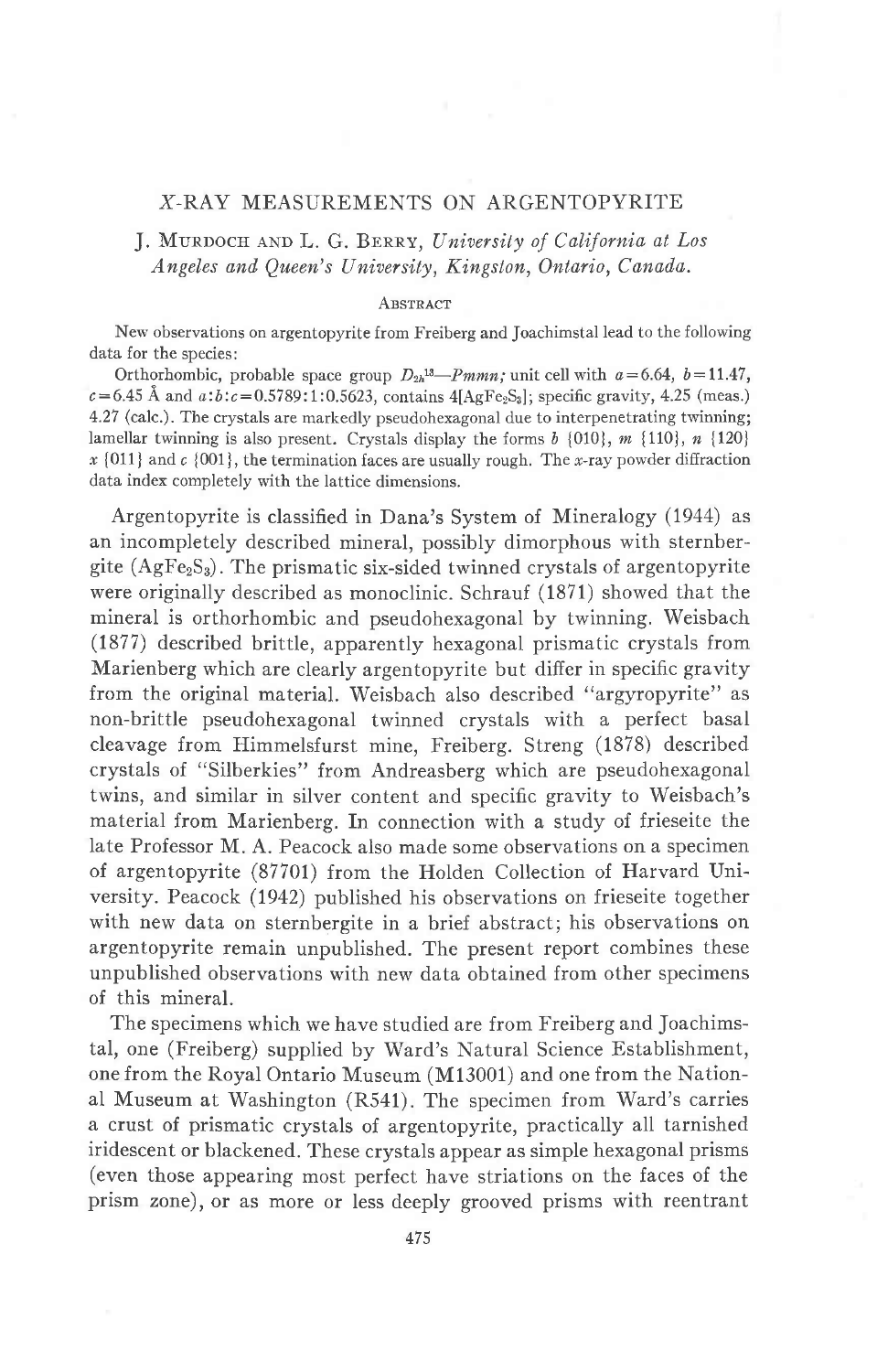angles sharply marked. Most show no definite terminations, but some show a low pyramidal development, sometimes six more or less imperfect faces, at other times fewer which are recognizable. Even the best of these, when examined on the reflecting goniometer, give very poor signals. The average rho angle for these is close to 29°, representing, as will be shown later, (011) faces. A considerable number, particularly of the larger individuals, show an irregular core of foreign material, slightly harder than argentopyrite. Polished sections, made perpendicular to the prism show this core to be isotropic. Micro-chemical reactions indicate



FIG. 1. Argentopyrite; polished section on (001) in polarized light with crossed nicols. Intricate interpenetration twinning shown by the distribution of patterns. Each pattern represents an individual.

silver and iron, but the amount is too small for further identification to be possible. Associated minerals are gypsum, appearing in tiny water clear crystals perched on a crust of argentopyrite and other minerals, and dull gray, botryoidal crusts of arsenic (identified from x-ray powder pattern). Some proustite and occasional grains of pyrite, and possible other sulphide minerals were observed.

Polished surfaces were made of some of the larger individuals, normal to the prism zone. These show in polarized Iight under crossed nicols an extremely intricate intergrowth of numerous individuals, revealed by rather intense interference colors, ranging from very deep blue through paler shades of blue gray, to bright grayish white which is the color in ordinary light. The very strong anisotropism in this orientation, and the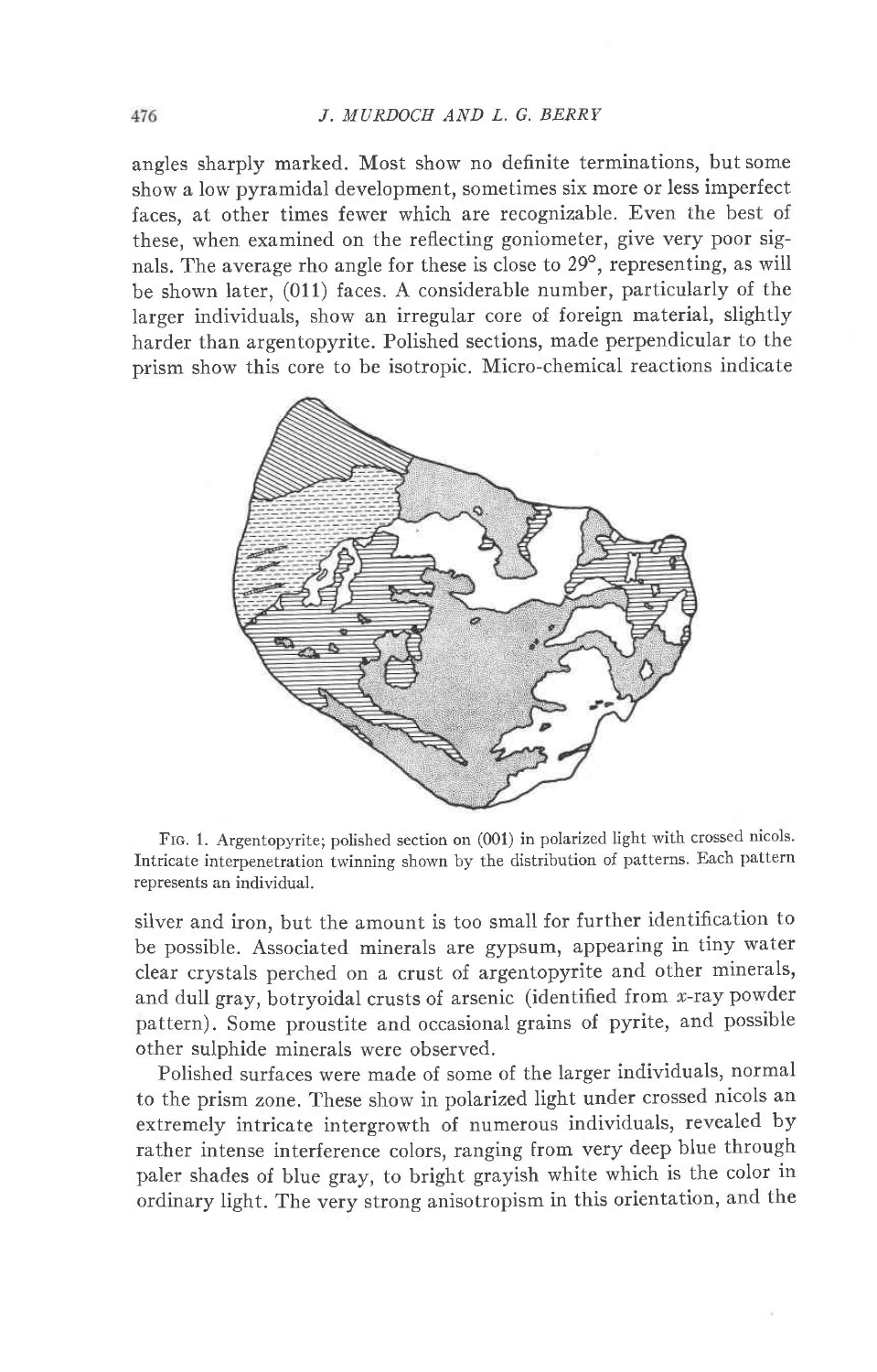presence of intergrowths, further confirm the non-hexagonal character of the mineral. The complexity of intergrowth is not confined to the basal plane, as one crystal, mounted with a prismatic (probably 010) face in reflecting position showed equal irregularity of grain shape as well as occasional lamellae with trace of plane parallel to c. Some idea of the complexity of these intergrowths is indicated in the accompanying drawing (Figure 1) made from observations of a specimen in polarized light with crossed nicols.

The Royal Ontario Museum specimen (Joachimstal) also showed rather brightly tarnished crystals, but in some areas the argentopyrite was essentially fresh, bronze brown in color, and giving excellent reflection signals from prism zone faces. Even here, the terminal faces were poor in quality. Few or no cored individuals were noted on this specimen. Earlier than argentopyrite, dull gray rosette-like cubic crystal aggregates of chloanthite are abundant. This mineral also was identified by its  $x$ ray powder pattern and micro-chemical tests for nickel and arsenic, cobalt was absent. Considerable associated proustite was noted in the specimen.

On the National Museum specimen the crystals of argentopyrite are sharp hexagonal prisms, rarely striated parallel to  $c$  and with a low roughly pyramidal termination. The crystals are tarnished, green, blue, yellow and purple. The crust of argentopyrite is underlain by ruby silver, and rhombohedrons of siderite are also present.

# GEOMETRICAL CRYSTALLOGRAPHY

M. A. Peacock measured 2 crystals of argentopyrite from Joachimstal, leaving sketches and measurements of these crystals. One crystal is a psuedohexagonal twin showing the form {010} represented by 5 large faces (Figure 2), the form {120} with 2 faces bevelling each (010) face. Adjacent (120) faces of different individuals meet in a deep re-entrant notch. Narrow re-entrant grooves formed by two (120) faces also occur in two of the (010) faces. The crystal is terminated by six faces of the form {011 } and a rough face approximating the basal pinacoid. Peacock's second crystal is much more complex showing pseudohexagonal twinning and fine lamellar twinning. A third small crystal, apparently a simple hexagonal prism  $(0.5 \times 0.1 \text{ mm})$ , was selected for *x*-ray measurements.

Some interfacial angles from the literature are shown in Table 1 in comparison with measured angles from Peacock's notes and our recent measurements. Schrauf's (1871) elements fit the measured angles fairly well. Schrauf's observed form  $n{130}$  becomes  ${310}$  in the present setting although erroneously written as {130} in Dana (1892). It is worth noting that the angle  $110\land 310$  is very close to the angle  $110\land 120$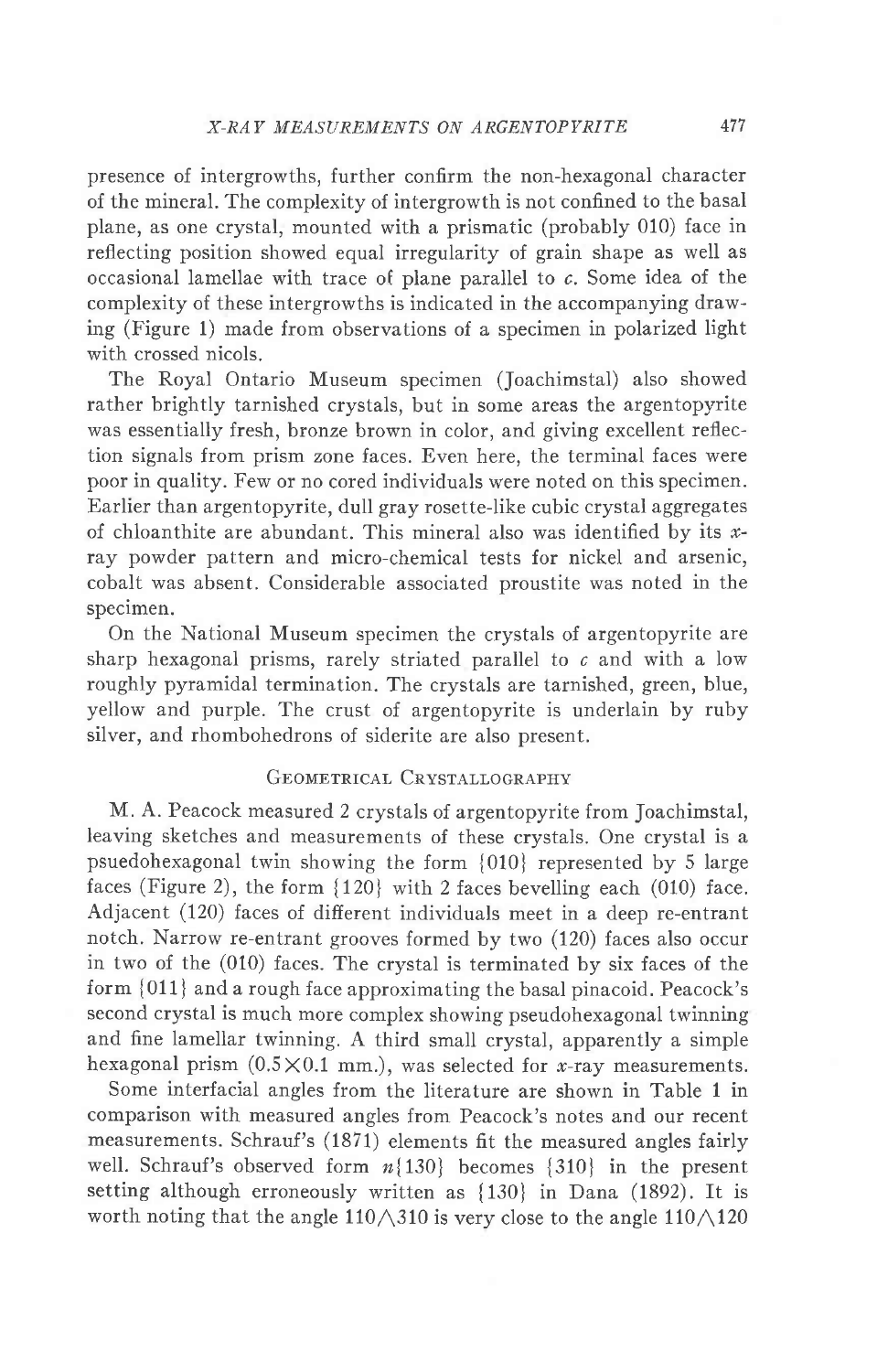

Frc. 2. Idealized drawing, from a working sketch by M. A. Peacock, of a twinned crystal of argentopyrite from Joachimstal showing faces of  $c[001]$  rough,  $x\{011\}$  striated parallel to edge with  $b(010)$ ;  $b(010)$  and  $n(120)$  folded into the plane of the drawing along the intersection with faces of  $\alpha$ {011}. Faces of  $n$ {120} often form grooves on (100), some (120) faces are striated verticallv.

(Table 1). Peacocks'crystal (Figure 2) clearly shows two faces (120) adjoining each of the five (010) faces on each side at polar angles of about 40°. In this case the indexing is established without ambiguity. It is probable then that Schrauf's  $n\{310\}$  is really  $\{120\}$ . Murdoch's more complex crystal shows polar angles in the prism zone of about  $40^{\circ}$  which requires that some faces be indexed  $(120)$ . Streng  $(1878)$  records the face (130) which we have not seen on our crystals. The  $\epsilon$  length in Schrauf's axial ratio has been doubled and the one terminal face which is well established has here been indexed (011), in keeping with the structural lattice described in the next section.

# STRUCTURAL CRYSTALLOGRAPHY

Small six-sided prismatic crystals of argentopyrite suitable for single crystal  $x$ -ray studies were readily available on the museum specimens of this mineral. M. A. Peacock, in 1940, made rotation and Weissenberg films on a small crystal from Joachimstal. Specimens from Joachimstal (U.S.N.M. R541, Iabelled "frieseite"), (R.O.M. M13001) and Freiberg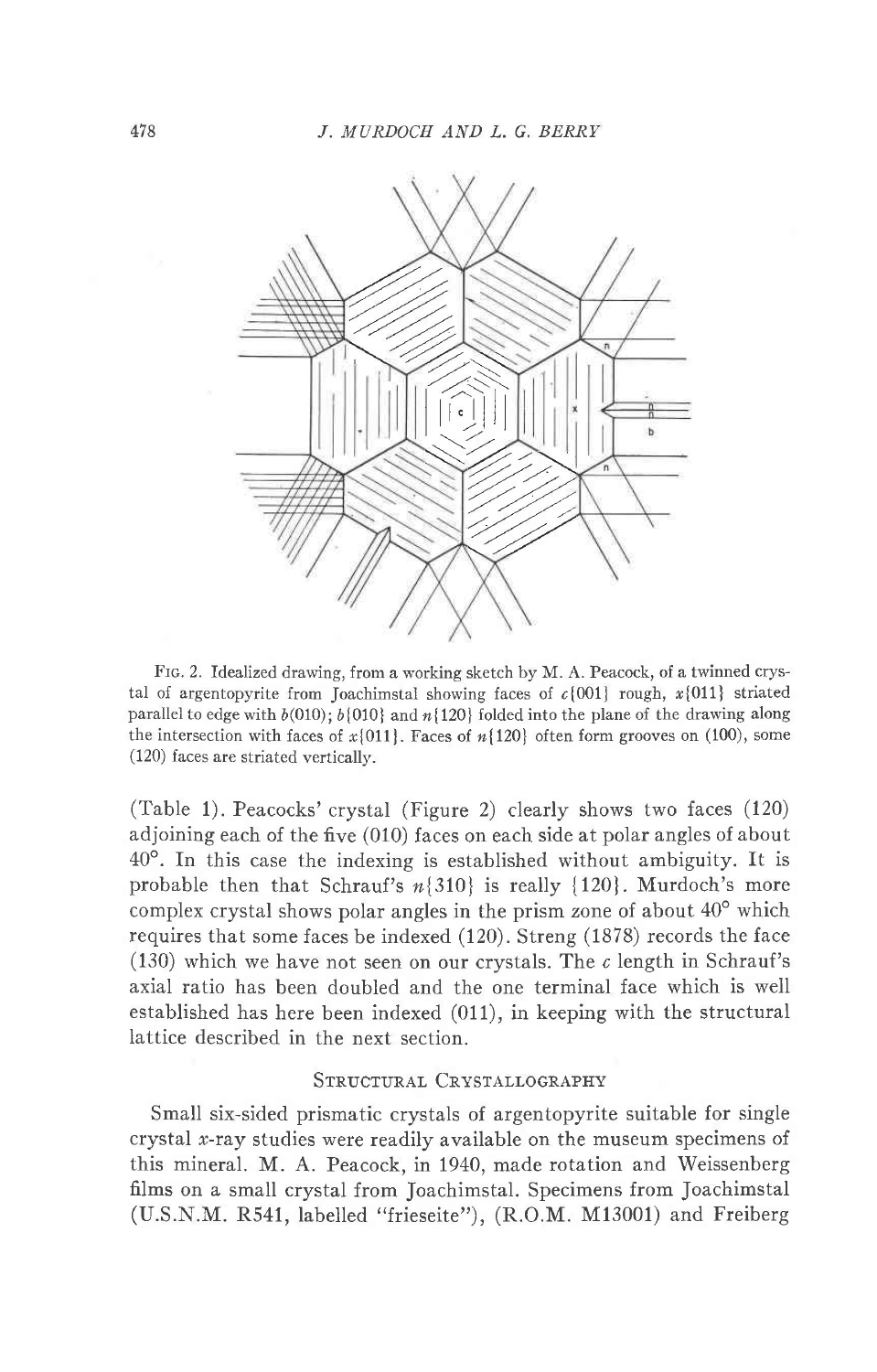### X-RAY MEASUREMENTS ON ARGENTOPYRITE

|                               |                      | Observed       |                                    |            |                     |
|-------------------------------|----------------------|----------------|------------------------------------|------------|---------------------|
|                               |                      | Average        | Range                              | Obs.       | Calculated          |
| Joachimstal                   | $010 \wedge 110$     |                | 59°30'-59°52'                      |            | 59°50'              |
| (Schrauf, 1871)               | 010/010 tw.          |                | $6010 - 6030$                      |            | 60 20               |
|                               | 110 $\land$ 310      |                | $1905 - 1930$                      |            | $19\;12\frac{1}{2}$ |
|                               | $110 \wedge 120$     |                |                                    |            | 19 07               |
|                               | 010/011              |                | $6040 - 6112$                      |            | 61 12               |
|                               | $110 \wedge 112$     |                | 61 20                              |            | 61 15               |
| Andreasberg<br>(Streng, 1878) | 010/010 tw.          |                | $5945 - 6050$                      |            | 59 20<br>60 20      |
|                               | $010 \wedge 130$     |                | $2929 - 3109$                      |            | 29 50               |
|                               | $010 \wedge 011$     |                | 57 36                              |            | 61 12               |
| <b>Joachimstal</b>            | $010 \wedge 110$     | 58°45'         | $-5930$<br>58                      | (2)        | 59 50               |
| (M. A. Peacock)               | $010 \wedge 010$ tw. | 59 36<br>60 13 | $5931 - 5941$<br>$59\,57 - 50\,43$ | (2)<br>(4) | 59 20<br>60 20      |
|                               | $010 \wedge 120$     | 40 30          | $3844 - 4035$                      | (7)        | 40 43               |
|                               | 010/011              | 01 03          | $60$ $15 - 62$ $11$                | (9)        | 61 12               |
| Freiberg (J. M.)              | 010/010 tw.          | 58 47          | $57$ 41 $-59$ 52                   | (2)        | 59 20               |
|                               |                      | 60 38          | $6002 - 6125$                      | (4)        | 60 20               |
|                               | $010 \wedge 120$     | 40 31          | $4004 - 4050$                      | (6)        | 40 43               |
| Joachimstal (J. M.)           | $010 \wedge 011$     |                | $6030 - 6300$                      | (5)        | 61 12               |

#### TABLE 1. ARGENTOPYRITE: CRYSTAL MEASUREMENTS  $a:b:c=0.5812:1:0.5498$  (Schrauf, 1871)

(U.C.L.A.) also yielded crystals suitable for single crystal measurements.

The single crystal  $x$ -ray films yield the lattice dimensions given in Table 2. The Weissenberg films with iron radiation show almost perfect hexagonal symmetry with  $h00$ ,  $h01$ , etc., indistinguishable from  $h \cdot 3h \cdot 0$ ,  $h \cdot 3h \cdot 1$ , etc., and  $hh0$ ,  $hh1$ , etc., indistinguishable from 0 $k0$ , 0 $k1$ , etc. The high order reflections  $6003 \approx 90$  and  $330 \approx 060$  are split into two spots on most films with iron radiation but it is not possible to index these points correctly unless we assume that the  $a:b$  ratio is greater than  $0.5773:1$  $(1:\sqrt{3})$ . On Peacock's films (CuK radiation), which have more reflections in the high  $\theta$  region, there is a visible lack of symmetry in the intensities of the high order reflections on either side of  $hh0$  and  $h \cdot 3h \cdot 0$ while symmetry is present on either side of h00 and 0k0. This demon-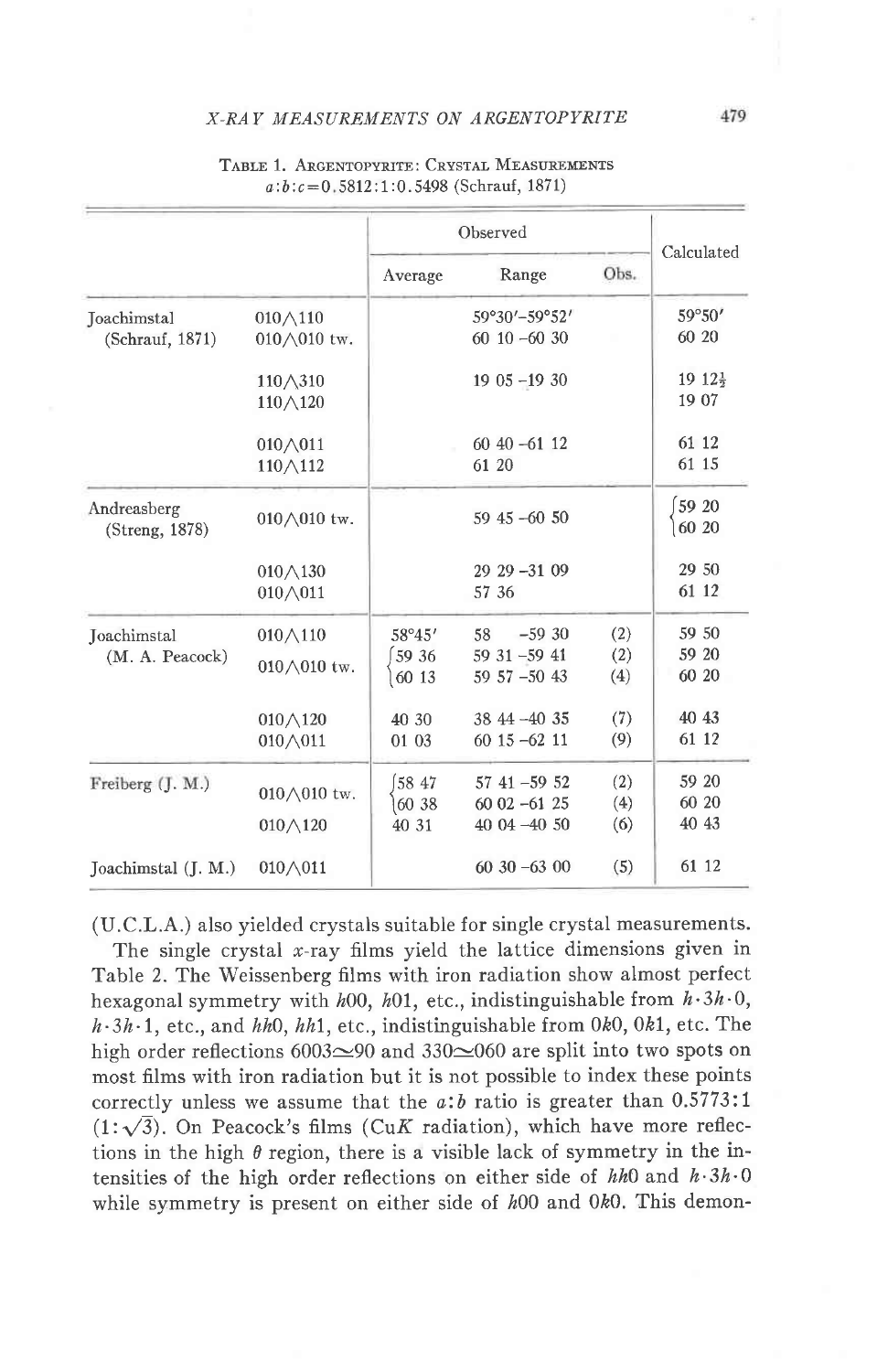|                                   | $\boldsymbol{a}$   | Ъ                       | c                          | Observer           | Radiation   |
|-----------------------------------|--------------------|-------------------------|----------------------------|--------------------|-------------|
| Joachimstal<br>(H.M.M. 87701)     | $6.65$ Å<br>0.5813 | $11.44 \text{ Å}$       | $6.43 \text{ Å}$<br>0.5620 | Peacock            | CuK         |
| Joachimstal<br>(U.S.N.M. R541)    | 6.63<br>0.5775     | 11.48<br>$\overline{1}$ | 6.45<br>0.5618             | L.G.B.             | FeK<br>MoK  |
| Joachimstal<br>(R.O.M. M13001)    |                    |                         | 6.44                       | J.M.               | $FeK\alpha$ |
| Freiberg<br>(U.C.L.A.)            | 6.63<br>0.5775     | 11.48<br>1              | 6.46<br>0.5627             | J.M.               | $FeK\alpha$ |
| Freiberg (from<br>powder pattern) | 6.64<br>0.5784     | 11.48<br>1              | 6.47<br>0.5636             | $J.M.$ &<br>L.G.B. | $FeK\alpha$ |
| Average                           | 6.64<br>0.5789     | 11.47<br>1              | 6.45<br>0.5623             |                    |             |
| Axial ratio                       | 0.5812             | 1                       | 0.5498                     | Schrauf (1871)     |             |

TABLE 2. ARGENTOPYRITE: LATTICE DIMENSIONS<sup>1</sup>

 $1$  Using MoKa 0.7107; CuKa 1.5418; FeKa 1.9373.

strates clearly that the lattice is not hexagonal either in symmetry or dimension. Peacock's cell dimensions have an  $a:b$  ratio which differs significantly from 1: $\sqrt{3}$  and agrees closely with the morphological a:b ratio. The morphological b:c ratio, which is based on rather poor observations of one form only, agrees rather poorly with the  $x$ -ray measurements. The  $x$ -ray powder lines which index as pinacoid reflections (Table 4) Iead to the dimensions given in Table 2, line 8. The average cell dimensions then are

$$
a=6.64
$$
,  $b=11.47$ ,  $c=6.45$  Å

These dimensions are used to index the powder pattern given later in Table 4.

The Weissenberg films about the  $\epsilon$  axis give the pattern shown in lower part of Figure 3. The solid circles appear on the zerolayer and all points shown, in general, appear on the upper layers. fndexing in the normal way would require doubling all the  $h$  and  $k$  indices shown, in order to give rational indices to the points not indexed. We know however that crystals of argentopyrite show complex pseudohexagonal twinning. If we apply the operations of this type of twinning to the indexed points of the reciprocal lattice in Figure 3 the open circle points with  $h+k=2n+1$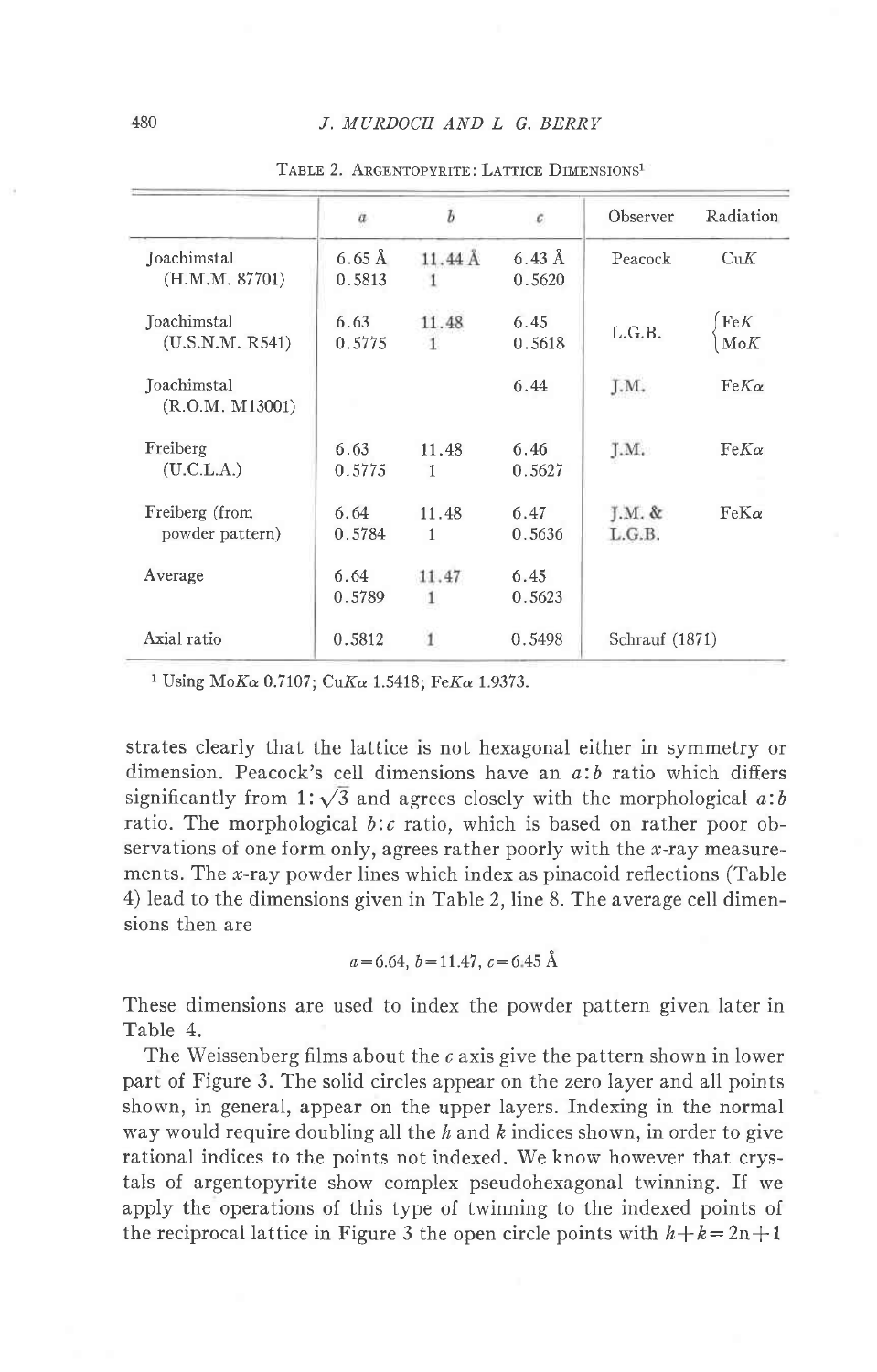

FIG. 3. Upper; plan of direct lattice of argentopyrite perpendicular to c, with  $a=6.64$ ,  $b=11.47$  Å; a'b' and a''b'' direct lattice in twinned position by rotation of ab about [1T0] and[110].

Lower; reciprocal lattice projection of Weissenberg films. Solid points appear on zero layer (except origin); all points in general, appear on upper layers. Twinning by rotation about [110] brings the open circles into the X positions with axial directions  $H'K'$  and about [110] brings the open circles into the  $\Delta$  positions with axial directions  $H''K''$ ; these axial directions are the reciprocal lattice axes corresponding to the direct lattice in twinned position  $a'b'$  and  $a''b''$ .

fall on the points marked with triangles and crosses, and the solid points are common to all three orientations (indicated by  $HK$ ;  $H'K'$  and  $H''K''$ ). Therefore all observed diffractions can be indexed in terms of a cell with the dimensions given above.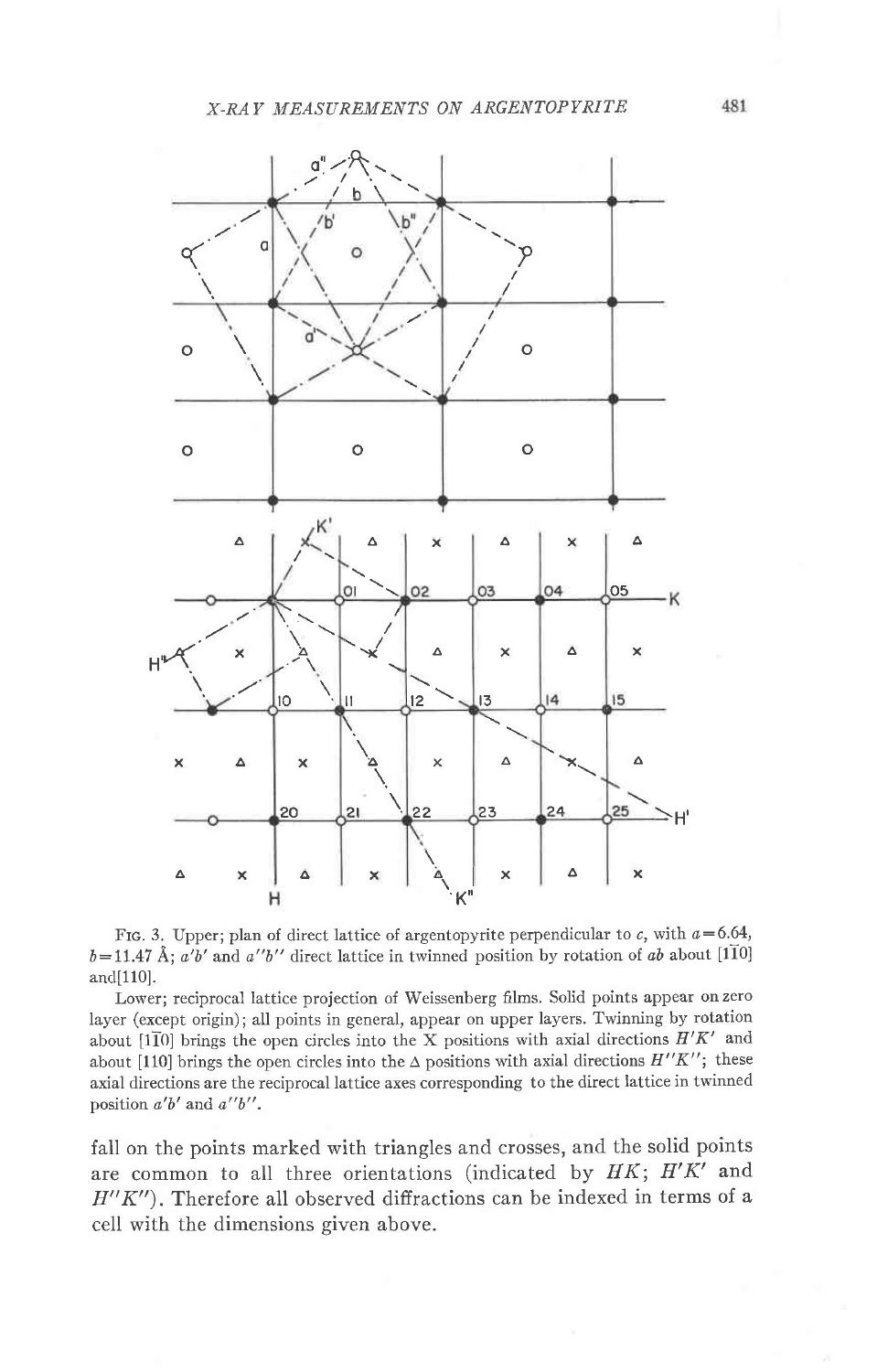A rotation film, taken on a crystal rotating about the  $b$  axis (the normal to one of the large prism faces) shows strong zero and sixth layer Iines and weak first to fifth, seventh and eighth layer lines. This rotation film leads to a period of 22.97 Å, double the  $b$ -period given above. Considering the twinning however, this axis of rotation is the  $b$  axis in one individual and the axes  $[310]$  and  $[310]$  in the two twinned individuals, furthermore it will be seen in Figure 3 that the odd layer lines will be made up of reciprocal lattice points from the two twinned lattices. In the direct lattice drawing it is obvious that the period  $[310] \approx 2b$ .

The observed diffractions for the untwinned cell are:  $hkl$ , all present; hk0 present only with h and k even; 00l present only with  $l$  even; these are characteristic of the space group  $D_{2h}^{13}$ —Pmmn. This is the probable space group if the crystals are holohedral.

# SPECIFIC GRAVITY AND COMPOSITION

The early descriptions of argentopyrite give specific gravity determinations which fall in three distinct ranges. The variety "argyropyrite" was distinguished from argentopyrite partly by the specific gravity. Some of the published values are given below, along with new unpublished determinations made by Dr. F. G. Smith with a Berman balance at the University of Toronto in 1940-41.

| Argentopyrite          |               |                                      |  |  |  |
|------------------------|---------------|--------------------------------------|--|--|--|
| <b>Joachimstal</b>     | 6.47          | von Waltershausen (in Dana, 1944)    |  |  |  |
|                        | 5.33          | Schrauf (1871)                       |  |  |  |
| Marienberg             | $4.06 - 4.12$ | Weisbach (1877)                      |  |  |  |
| Andreasberg            | 4.18          | Streng (1878)                        |  |  |  |
| "Argyropyrite"         |               |                                      |  |  |  |
| Freiberg               | 4.206         | Weisbach (1878), with cleavage (001) |  |  |  |
| Argentopyrite          |               |                                      |  |  |  |
| Andreasberg            |               |                                      |  |  |  |
| (H.M.M. 81808)         | 4.23          |                                      |  |  |  |
| (U.T. 592)             | 4.26, 4.27    |                                      |  |  |  |
| Himmelsfurst, Freiberg |               |                                      |  |  |  |
| (H.M.M. 81792)         | 4.19          |                                      |  |  |  |
| <b>Joachimstal</b>     |               | F. G. Smith                          |  |  |  |
| (H.M.M. 81807)         | 4.03          |                                      |  |  |  |
| no locality            | 4.13          |                                      |  |  |  |
|                        | 4.14          |                                      |  |  |  |
|                        | 4.25          |                                      |  |  |  |

From this tabulation it appears that the early high values of von Waltershausen and Schrauf are in error, since no likely minerals have high enough specific gravity to affect the determination materially. A value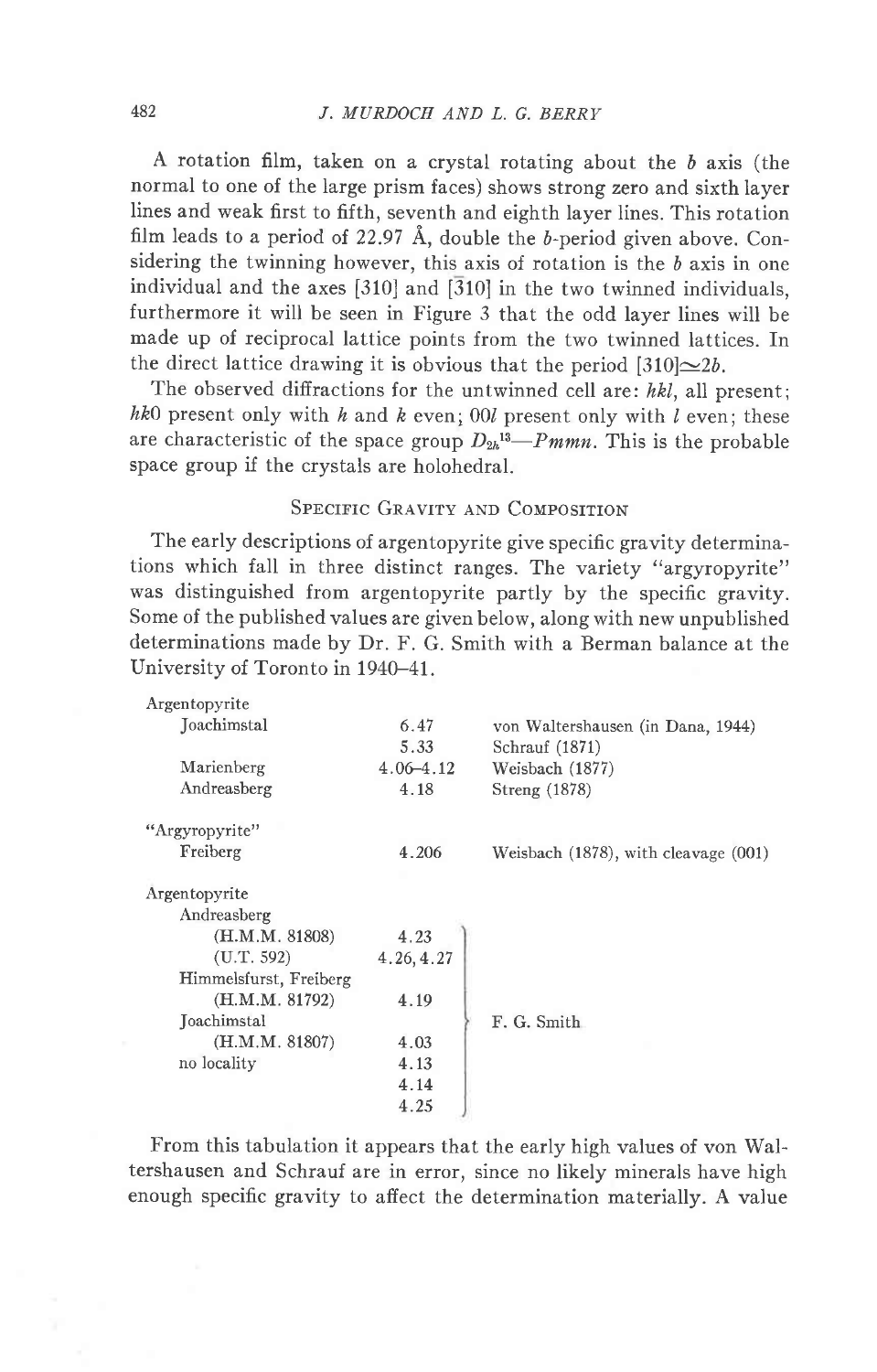|       | Joachimstal (von Waltershausen, 1866) |       |      |                |       | Andreasberg (Streng, 1878) |      |        |  |
|-------|---------------------------------------|-------|------|----------------|-------|----------------------------|------|--------|--|
|       |                                       |       | 3    | $\overline{4}$ | 5     | 6                          | 7    | 8      |  |
| Ag    | 26.50                                 | 3.09  | 3    | 26.72          | 32.89 | 3.84                       | 4    | 34.17  |  |
| Fe    | 39.30                                 | 8.84  | 9    | 41.51          | 35.89 | 8.10                       | 8    | 35.37  |  |
| S     | [34.20]                               | 13.41 | 12   | 31.77          | 30.71 | 12.07                      | 12   | 30.46  |  |
| Tota! | 100.00                                |       |      | 100.00         | 99.74 |                            |      | 100.00 |  |
| G     | 6.47?                                 |       | 4.09 |                | 4.18  |                            | 4.27 |        |  |

TABLE 3. ARGENTOPYRITE: ANALYSES AND UNIT CELL CONTENTS  $(M = 1257)$ 

1,5. Analyses. 2,6. Unit cell content for cell with  $a=6.64$ ,  $b=11.47$ ,  $c=6.45$  Å and G  $=4.25.$  3,7. Idealized cell content with calculated specific gravity. 4. Composition for  $3[AgFe<sub>3</sub>S<sub>4</sub>]$ . 8. Composition for  $4[AgFe<sub>2</sub>S<sub>3</sub>]$ .

of 4.25 appears closely to represent the specific gravity of argentopyrite. The analyses of argentopyrite also show considerable variation. One complete analysis and one partial analysis are given in Table 3 together with the unit cell contents, using the measured specific gravity of 4.25. Single silver determinations of 22.3 per cent (Schrauf 1871) and 28.8 per cent (Weisbach 1877) also appear in the literature. The analysis of argyropyrite (Weisbach 1877) is similar but we have no new observations that will help settle the status of this material. In considering the unit cell content we are inclined to give most weight to the complete analysis by Streng; indeed the numbers of atoms obtained from this analysis appear most reasonable. This cell content 4[AgFe<sub>2</sub>S<sub>3</sub>] leads to a calculated specific gravity 4.27 in close agreement with the measured values, and is more in keeping with the atomic positions in the space group if the structure is centrosymmetrical. The cell content given by the older and incomplete analysis (von Waltershausen, 1866) gives poor agreement between the measured and calculated specific gravity and includes odd numbers of silver and iron atoms. In preparing material for analysis it would be almost impossible to be certain of the absence of pyrite or marcasite and analyses are very likely to be low in silver. The silver minerals which have been reported in association with argentopyrite would be more readily removed in purification and if present should supply additional elements to the analysis.

The most likely cell content for argentopyrite, 4[AgFe<sub>2</sub>S<sub>3</sub>] supports the suggestion that this mineral is dimorphous with sternbergite 8[AgFe<sub>2</sub>S<sub>3</sub>]. It is then possible that argyropyrite is a paramorph of sternbergite after argentopyrite. There is a close similarity between the cell dimensions of argentopyrite and sternbergite.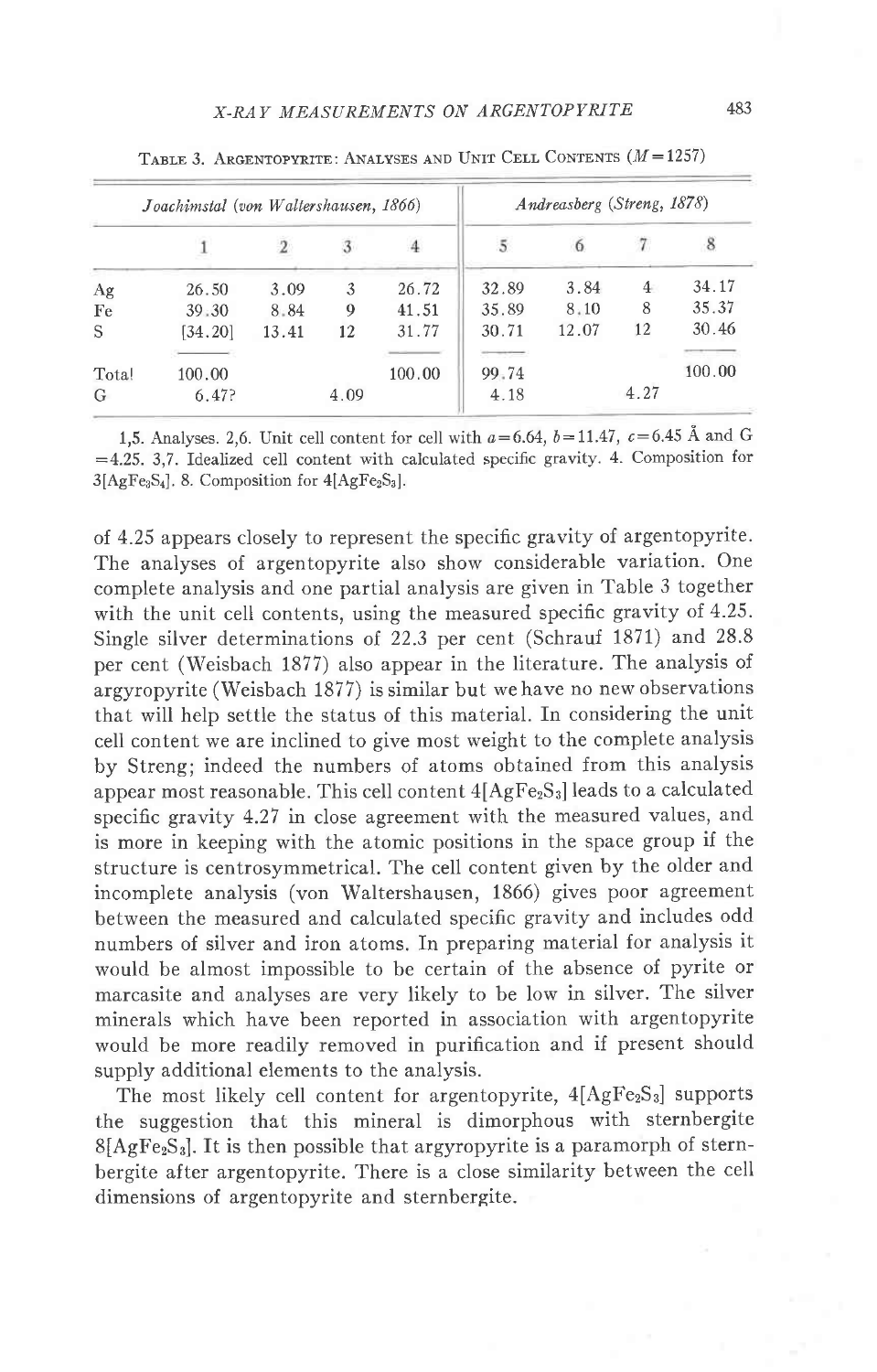| I(Fe)                                                 | $d$ (meas)       | hkl                |                |                                |            |                     |                |
|-------------------------------------------------------|------------------|--------------------|----------------|--------------------------------|------------|---------------------|----------------|
|                                                       |                  |                    | $d$ (calc)     | I(Fe)                          | $d$ (meas) | hkl                 | $d$ (calc)     |
| $\overline{3}$                                        | $5.81 \text{ Å}$ | f110<br>020        | 5.747Å         | $\mathbf{1}$                   | $1.458$ Å  | 072                 | 1.461Å         |
|                                                       | 5.68             | 011                | 5.735<br>5.622 | $\frac{1}{2}$                  | 1.450      | $\sqrt{204}$<br>134 | 1.450<br>1.450 |
| $\frac{1}{2}$                                         | 4.67             | 101                | 4.627          |                                |            | 214                 | 1.439          |
| $\overline{c}$                                        | 4.30             | f111               | 4.291          | $\frac{1}{2}$                  | 1.436      | 271                 | 1.432          |
| $\overline{5}$                                        |                  | 021                | 4.283          |                                |            | 333                 | 1.430          |
|                                                       | 3.624            | 121<br>1200        | 3.600          |                                |            | 063                 | 1.428          |
| 10                                                    | 3.341            | 130                | 3.320<br>3.313 | $\frac{1}{2}$                  | 1.429      | 422<br>352          | 1.429<br>1.428 |
| 10                                                    | 3.318            | 031                | 3.289          |                                |            | 172                 | 1.427          |
| $\,1$                                                 | 3.226            | 002                | 3.225          |                                | 1.383      | 144                 | 1.375          |
| $\overline{4}$                                        | 3.110            | 012                | 3.104          | $\frac{1}{2}$                  | 1.366      | 181                 | 1.369          |
| $\mathbf 1$                                           | 2.962            | $\sqrt{201}$       | 2.952          |                                |            | 054                 | 1.319          |
| $\overline{3}$                                        | 2.902            | 131<br>102         | 2.947          | $\overline{c}$                 | 1.321      | 510                 | 1.319          |
|                                                       |                  | (220)              | 2.901<br>2.873 |                                |            | 370<br>280          | 1.317          |
| $\overline{3}$                                        | 2.878            | 040                | 2.867          |                                |            | 403                 | 1.316<br>1.314 |
| $\frac{1}{2}$                                         |                  | 112                | 2.812          | $\overline{2}$                 | 1.311      | 263                 | 1.312          |
|                                                       | 2.816            | 022                | 2.810          |                                |            | 105                 | 1.266          |
| $\,1\,$                                               | 2.633            | 221                | 2.624          | $\frac{1}{2}$                  | 1.264      | 025                 | 1.258          |
|                                                       | 2.591            | 041                | 2.620          |                                |            | 115                 | 1.258          |
|                                                       | 2.523            | 122<br>032         | 2.588<br>2.465 | $\mathbf 1$                    | 1.236      | 125<br>334          | 1.236<br>1.233 |
|                                                       | 2.434            | 141                | 2.437          |                                |            | 064                 | 1.232          |
| $2\frac{1}{2}$<br>$3\frac{1}{1}$                      | 2.323            | 231                | 2.337          |                                |            | 205                 | 1.202          |
|                                                       | 2.276            | 212                | 2.268          | $\overline{2}$                 | 1.203      | 135                 | 1.202          |
|                                                       |                  | (310)              | 2.173          |                                |            | 363                 | 1.200          |
| $\mathbf{1}% _{T}=\mathbf{1}_{T}\times\mathbf{1}_{T}$ | 2.178            | 240<br>150         | 2.170<br>2.168 | $\frac{1}{2}$                  | 1.156      | 404                 | 1.156          |
|                                                       |                  | 051                | 2.161          |                                | 1.135      | 264<br>451          | 1.156<br>1.140 |
| $\,1\,$                                               | 2.120            | 013                | 2.113          | $\frac{1}{2}$<br>$\frac{1}{2}$ | 1.126      | 503                 | 1.130          |
| $\frac{1}{2}$                                         | 2.040            | /103               | 2.045          |                                |            | 292                 | 1.116          |
|                                                       |                  | 142                | 2.039          | $\mathbbm{1}$                  | 1.118      | 305                 | 1.114          |
| $\frac{1}{2}$                                         | 2.017            | $\hat{1}13$<br>023 | 2.014          |                                |            | 1.10.1              | 1.113          |
| $\mathbf{1}$                                          | 1.988            | 232                | 2.013<br>1.979 |                                |            | 523<br>434          | 1.108<br>1.107 |
| $\overline{5}$                                        | 1.931            | 123                | 1.926          | $\,$ 1                         | 1.107      | 600                 | 1.107          |
| $\overline{4}$                                        | 1.908            | ∫060               | 1.912          |                                |            | 390                 | 1.104          |
|                                                       |                  | 330                | 1.915          | $\,$ 1 $\,$                    | 1.090      | 601                 | 1.091          |
| $\frac{1}{2}$                                         | 1.869            | 052                | 1.869          |                                |            | 391                 | 1.088          |
| $\overline{7}$                                        | 1.808            | 251<br>203         | 1.811<br>1.804 |                                |            | 533                 | 1.084          |
|                                                       |                  | 133                | 1.803          | 1                              | 1.081      | 453<br>193          | 1.083<br>1.082 |
| $1\,$                                                 | 1.749            | 322                | 1.738          |                                |            | 006                 | 1.075          |
| $\,1\,$                                               | 1.673            | 143                | 1.665          |                                |            | 602                 | 1.046          |
| $\mathbf{1}$                                          | 1.660            | (400)              | 1.660          | $\frac{1}{2}$                  | 1.043      | 392                 | 1.045          |
| $1\,$                                                 |                  | 260                | 1.657          |                                |            | 612                 | 1.043          |
| $\mathbf{1}$                                          | 1.613<br>1.597   | 004<br>162         | 1.612<br>1.596 |                                | 1.019      | 514<br>374          | 1.021          |
|                                                       |                  | 421                | 1.548          | $\frac{1}{2}$                  |            | 284                 | 1.020<br>1.020 |
| $\,1$                                                 | 1.544            | 351                | 1.546          |                                |            |                     |                |
|                                                       |                  | 171                | 1.544          |                                |            |                     |                |
|                                                       |                  | 303                | 1.542          |                                |            |                     |                |

TABLE 4. ARGENTOPYRITE-AgFe<sub>2</sub>S<sub>3</sub>: X-RAY POWDER PATTERN<sup>1</sup> Orthorhombic  $Pmma$ ;  $a=6.64$ ,  $b=11.47$ ,  $c=6.45$  Å,  $Z=4$ 

<sup>1</sup> Using Fe $K\alpha$  1.9373 (manganese filter) and a 114.59 mm. diameter powder camera.